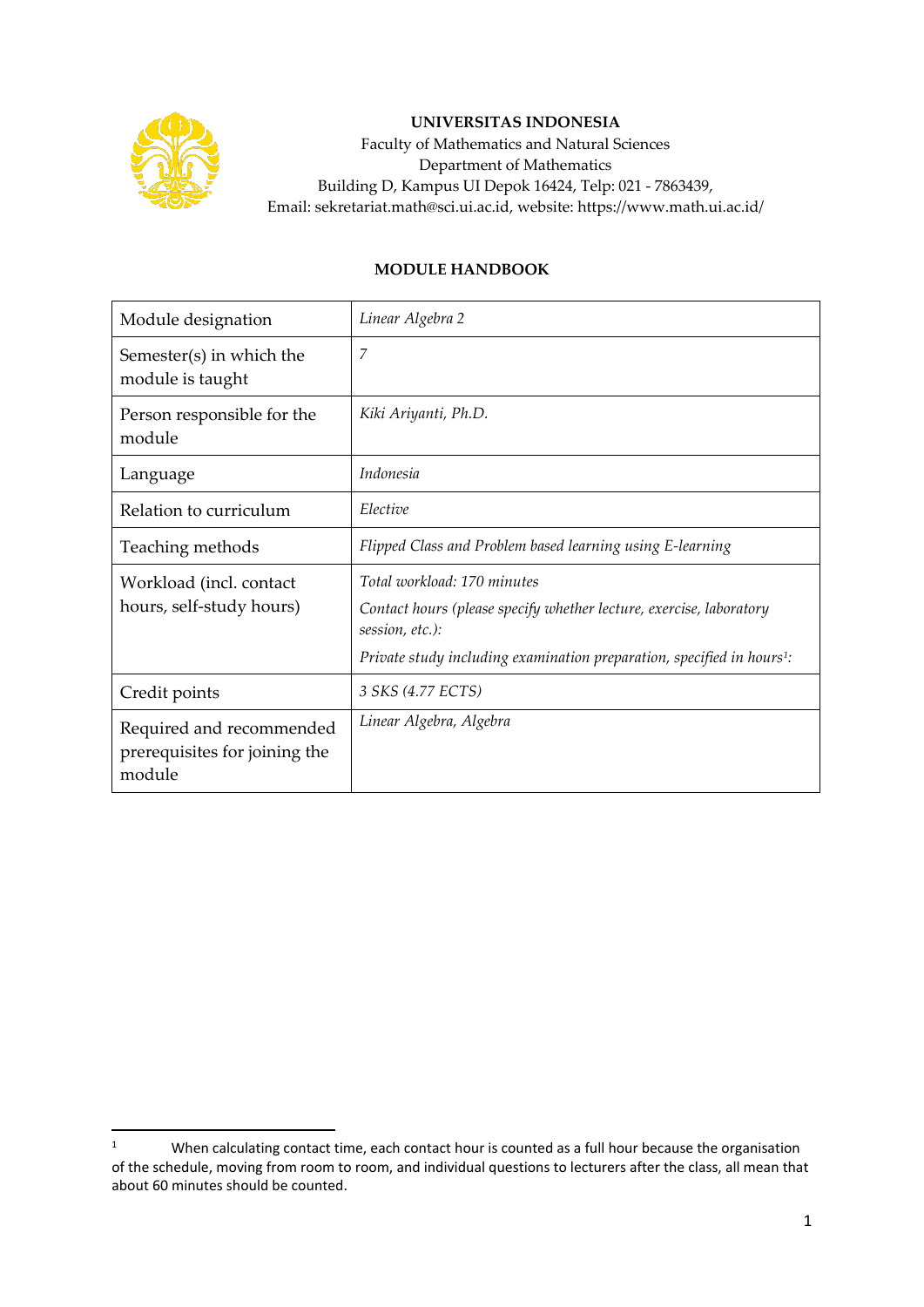| Module objectives/intended<br>learning outcomes | 1. The students can explain the algebraic structure and its relation,<br>Vector Spaces, Linear Transformations, Matrix Representation of<br>Linear Transformations of Inner Product Spaces, Eigen Values and<br>Vectors, Singular Value Decomposition, Cayley-Hamilton Theorem,<br>Jordan Forms, and Module Introduction.<br>The students can use definitions and theorems in proving the<br>2.<br>properties of algebraic structures in vector spaces and linear<br>transformations. Students can determine the matrix representation of<br>a given linear transformation.<br>The students can explain the inner product space and its properties.<br>3.<br>The students can determine the values and eigenvectors of a given<br>4.<br>linear transformation representation matrix.<br>5. The students can explain properties related to endomorphism<br>decomposition<br>The students can explain the simple nature of the module.<br>6.<br>The students can re-proven theorems and proofs of properties and<br>theorems in linear algebra related to their algebraic structure. |
|-------------------------------------------------|------------------------------------------------------------------------------------------------------------------------------------------------------------------------------------------------------------------------------------------------------------------------------------------------------------------------------------------------------------------------------------------------------------------------------------------------------------------------------------------------------------------------------------------------------------------------------------------------------------------------------------------------------------------------------------------------------------------------------------------------------------------------------------------------------------------------------------------------------------------------------------------------------------------------------------------------------------------------------------------------------------------------------------------------------------------------------------|
| Content                                         | Vector Space<br>1.<br>Linear Transformations, Representation Matrices of Linear<br>2.                                                                                                                                                                                                                                                                                                                                                                                                                                                                                                                                                                                                                                                                                                                                                                                                                                                                                                                                                                                              |
|                                                 | Transformations                                                                                                                                                                                                                                                                                                                                                                                                                                                                                                                                                                                                                                                                                                                                                                                                                                                                                                                                                                                                                                                                    |
|                                                 | Inner Product Spaces<br>3.<br>Eigenvalues and Eigenvectors<br>4.                                                                                                                                                                                                                                                                                                                                                                                                                                                                                                                                                                                                                                                                                                                                                                                                                                                                                                                                                                                                                   |
|                                                 | Decomposition of Singular Value, Cayley-Hamilton Theorem,<br>5.                                                                                                                                                                                                                                                                                                                                                                                                                                                                                                                                                                                                                                                                                                                                                                                                                                                                                                                                                                                                                    |
|                                                 | Jordan Form                                                                                                                                                                                                                                                                                                                                                                                                                                                                                                                                                                                                                                                                                                                                                                                                                                                                                                                                                                                                                                                                        |
|                                                 | An Introduction to module<br>6.                                                                                                                                                                                                                                                                                                                                                                                                                                                                                                                                                                                                                                                                                                                                                                                                                                                                                                                                                                                                                                                    |
| <b>Examination</b> forms                        | Essay                                                                                                                                                                                                                                                                                                                                                                                                                                                                                                                                                                                                                                                                                                                                                                                                                                                                                                                                                                                                                                                                              |
| Study and examination                           | The final mark will be weighted as follows:                                                                                                                                                                                                                                                                                                                                                                                                                                                                                                                                                                                                                                                                                                                                                                                                                                                                                                                                                                                                                                        |
| requirements                                    | Homework (20%).<br>1.                                                                                                                                                                                                                                                                                                                                                                                                                                                                                                                                                                                                                                                                                                                                                                                                                                                                                                                                                                                                                                                              |
|                                                 | Written Quiz (20%)<br>2.<br>Mid-term examination (30%)<br>3.                                                                                                                                                                                                                                                                                                                                                                                                                                                                                                                                                                                                                                                                                                                                                                                                                                                                                                                                                                                                                       |
|                                                 | Final examinations (30%)<br>4.                                                                                                                                                                                                                                                                                                                                                                                                                                                                                                                                                                                                                                                                                                                                                                                                                                                                                                                                                                                                                                                     |
|                                                 | To succesfully pass the module it requires minimum 55% of the total<br>mark.                                                                                                                                                                                                                                                                                                                                                                                                                                                                                                                                                                                                                                                                                                                                                                                                                                                                                                                                                                                                       |
|                                                 | Grade<br>Mark                                                                                                                                                                                                                                                                                                                                                                                                                                                                                                                                                                                                                                                                                                                                                                                                                                                                                                                                                                                                                                                                      |
|                                                 | $85 - 100$<br>$\boldsymbol{A}$                                                                                                                                                                                                                                                                                                                                                                                                                                                                                                                                                                                                                                                                                                                                                                                                                                                                                                                                                                                                                                                     |
|                                                 | $80 - 85$<br>$A-$                                                                                                                                                                                                                                                                                                                                                                                                                                                                                                                                                                                                                                                                                                                                                                                                                                                                                                                                                                                                                                                                  |
|                                                 | $75 - 80$<br>$B+$                                                                                                                                                                                                                                                                                                                                                                                                                                                                                                                                                                                                                                                                                                                                                                                                                                                                                                                                                                                                                                                                  |
|                                                 | $70 - < 75$<br>$\boldsymbol{B}$                                                                                                                                                                                                                                                                                                                                                                                                                                                                                                                                                                                                                                                                                                                                                                                                                                                                                                                                                                                                                                                    |
|                                                 | $65 - 570$<br>$B\hbox{-}$                                                                                                                                                                                                                                                                                                                                                                                                                                                                                                                                                                                                                                                                                                                                                                                                                                                                                                                                                                                                                                                          |
|                                                 | $60 - \leq 65$<br>$C+$                                                                                                                                                                                                                                                                                                                                                                                                                                                                                                                                                                                                                                                                                                                                                                                                                                                                                                                                                                                                                                                             |
|                                                 | $\cal C$<br>$55-\!\!<\!\!60$                                                                                                                                                                                                                                                                                                                                                                                                                                                                                                                                                                                                                                                                                                                                                                                                                                                                                                                                                                                                                                                       |
|                                                 | $40 - 55$<br>D                                                                                                                                                                                                                                                                                                                                                                                                                                                                                                                                                                                                                                                                                                                                                                                                                                                                                                                                                                                                                                                                     |
|                                                 | $<$ 40<br>E                                                                                                                                                                                                                                                                                                                                                                                                                                                                                                                                                                                                                                                                                                                                                                                                                                                                                                                                                                                                                                                                        |